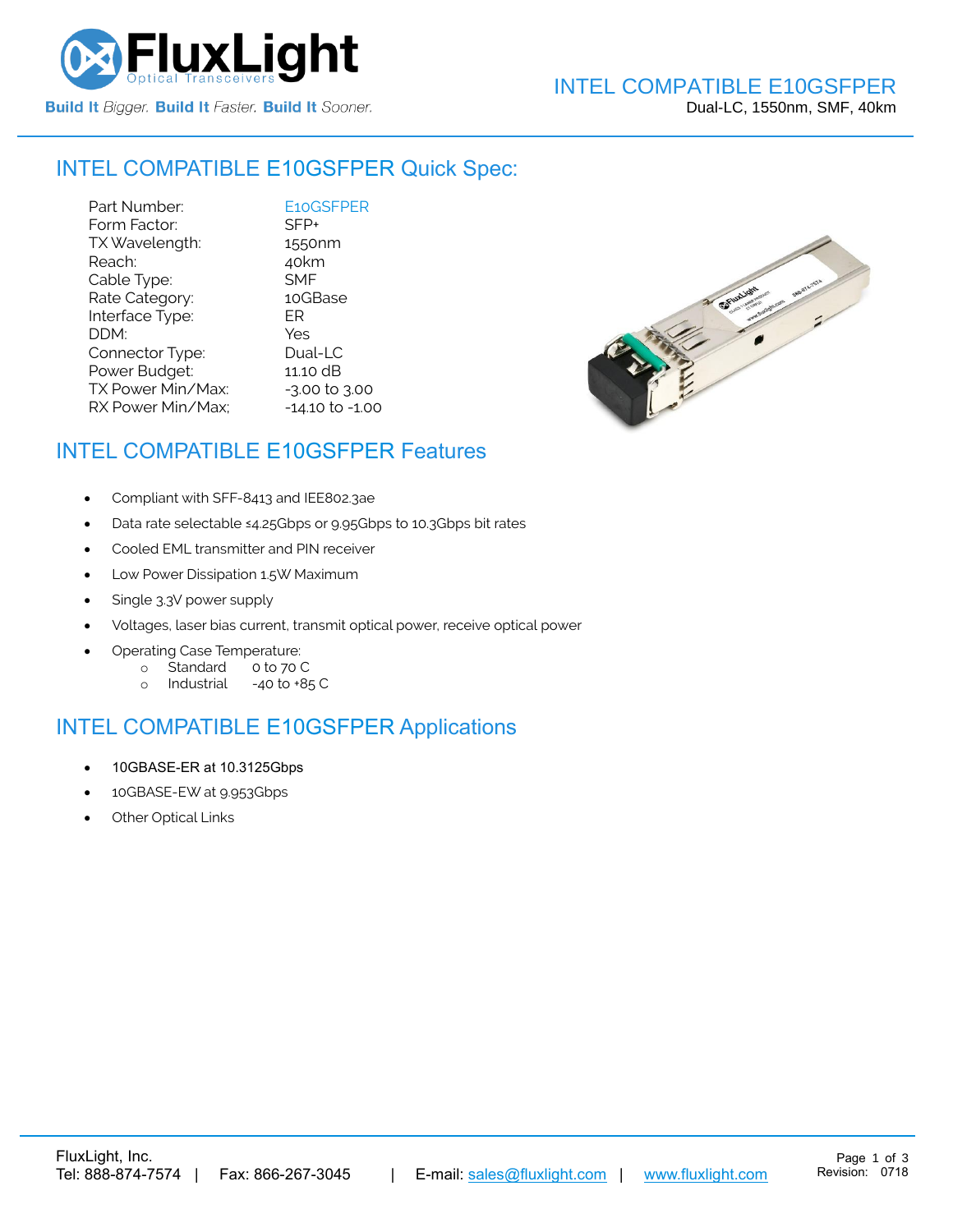

# Electrical Characteristics (Condition: Ta=TOP)

| <b>Parameter</b>                | <b>Symbol</b> | Min.    | <b>Typ</b> | Max.      | <b>Unit</b> | <b>Notes</b>                    |
|---------------------------------|---------------|---------|------------|-----------|-------------|---------------------------------|
| CML Inputs(Differential)        | Vin           | 150     |            | 1200      | $mV p-p$    | AC coupled inputs               |
| <b>Supply Current</b>           | ICC           |         |            | 300       | mA          |                                 |
| Input Impedance (Differential)  | Zin           | 85      | 100        | 115       | ohm         | $\mathsf{R}$ in > 100 kohm @ DC |
| Tx_Disable Input Voltage - Low  | VIL           | $\circ$ |            | 0.8       | $\vee$      |                                 |
| Tx_Disable Input Voltage - High | <b>VIH</b>    | 2.0     |            | 3.45      | $\vee$      |                                 |
| Tx_Fault Output Voltage - Low   | <b>VOL</b>    | $\circ$ |            | 0.5       | $\vee$      |                                 |
| Tx_Fault Output Voltage - High  | <b>VOH</b>    | 2.0     |            | $Vcc+0.3$ | $\vee$      |                                 |
| CML Outputs (Differential)      | Vout          | 350     |            | 700       | mV pp       | AC coupled outputs              |
| Output Impedance (Differential) | Zout          | 85      | 100        | 115       | ohms        |                                 |
| Rx_LOS Output Voltage-Low       | <b>VOL</b>    | $\circ$ |            | 0.5       | $\vee$      |                                 |
| Rx_LOS Output Voltage-High      | <b>VOH</b>    | 2.5     |            |           | $\vee$      |                                 |

# Optical Characteristics (Condition: Ta=TOP)

| <b>TX</b>                        |         |                  |                          |                          |                          |             |  |
|----------------------------------|---------|------------------|--------------------------|--------------------------|--------------------------|-------------|--|
| <b>Parameter</b>                 |         | <b>Symbol</b>    | Min                      | <b>Typ</b>               | <b>Max</b>               | <b>Unit</b> |  |
| Data Rate                        |         |                  | $\overline{\phantom{a}}$ | 10.3                     | $\overline{\phantom{0}}$ | Gb/s        |  |
| 9µm Core Diameter SMF            |         |                  |                          | 10                       |                          | Km          |  |
| Centre wavelength                |         | λс               | 1530                     | 1550                     | 1565                     | nm          |  |
| Output Spectral Width(-20dB)     |         | Δλ               | $\overline{\phantom{a}}$ | $\qquad \qquad$          | $\mathbf{1}$             | nm          |  |
| Average Output Power             |         | $P_{\text{out}}$ | $-3$                     | $\overline{\phantom{a}}$ | $+3$                     | dBm         |  |
| <b>Extinction Ratio</b>          |         | ER               | 6                        | $\overline{\phantom{a}}$ | $\overline{\phantom{0}}$ | dB          |  |
| Average Power of OFF Transmitter |         |                  |                          |                          | $-30$                    | dBm         |  |
| Side Mode Suppression Ratio      |         | <b>SMSR</b>      | 30                       |                          |                          | dB          |  |
| Input Differential Impedance     |         | Zin              | 90                       | 100                      | 110                      | Ω           |  |
| <b>TX Disable</b>                | Disable |                  | 2.0                      |                          | $Vcc+0.3$                | $\vee$      |  |
|                                  | Enable  |                  | $\circ$                  |                          | 0.8                      |             |  |
| <b>TX Fault</b>                  | Fault   |                  | 2.0                      |                          | $Vcc+0.3$                |             |  |
|                                  | Normal  |                  | $\circ$                  |                          | 0.8                      | $\vee$      |  |